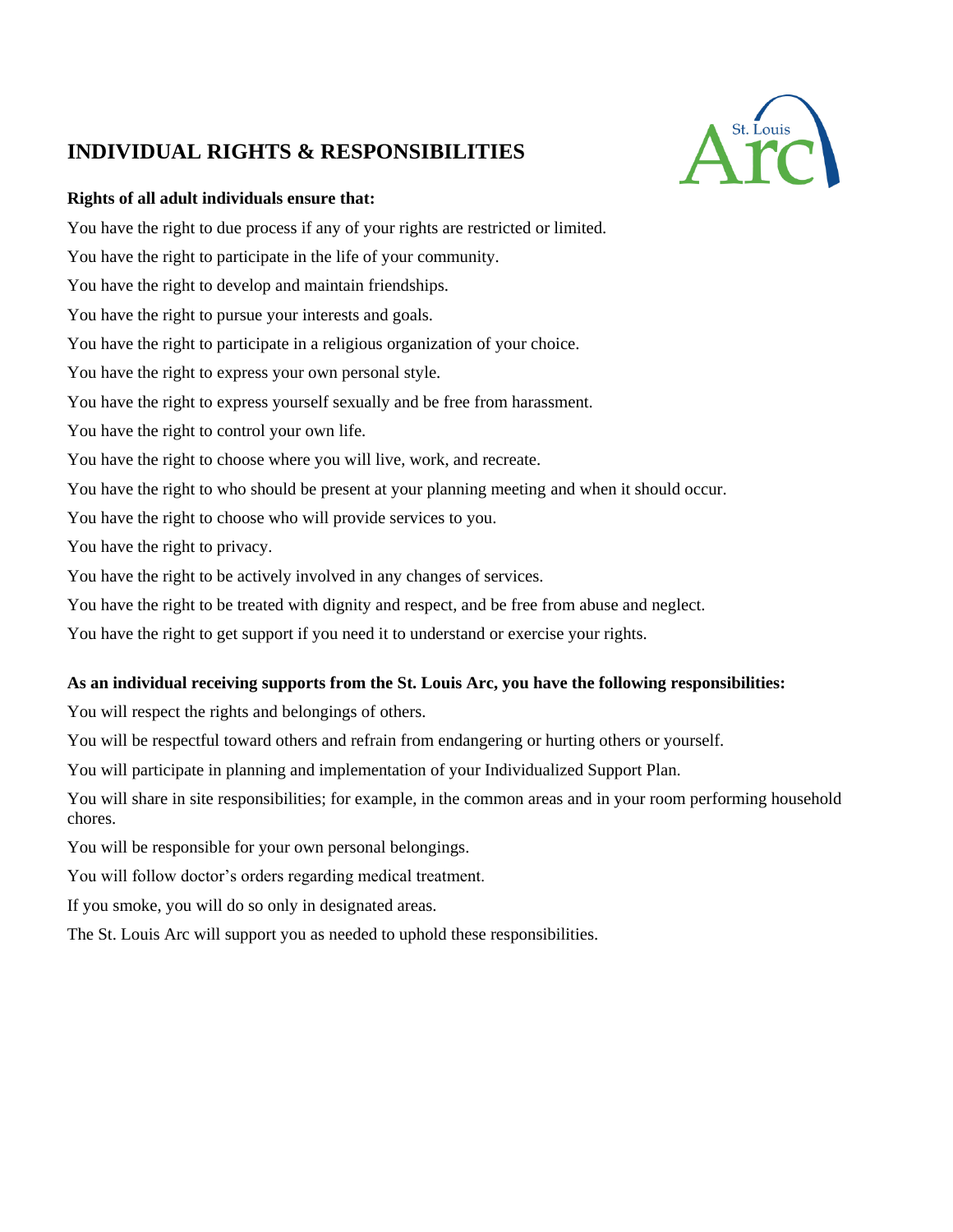**If you believe your rights have been violated, you have the opportunity to file a grievance. Please see the following policy, which explains the process.**

## **1.0 POLICY**

1.1 It shall be the policy of the St. Louis Arc that all individuals and their families and/or guardians have a process to grieve alleged violations of their individual rights.

### **2.0 PURPOSE(S)**

2.1 The purpose of this policy is to outline the procedure to be followed to process grievances of alleged violations of an individual's rights.

#### **3.0 APPLICABLE PROGRAM(S)**

3.1 All St. Louis Arc programs

### **4.0 RESPONSIBLE PARTY(IES)**

- 4.1 Department Director or designee
- 4.2 Department Vice President
- 4.3 President/CEO
- 4.4 Human Rights Committee
- 4.5 Individual
- 4.6 Family
- 4.7 Guardian

### **5.0 DEFINITION(S)**

5.1 Grievance—allegation that an individual's right has been violated. This does not include a complaint of neglect or abuse (see Policy  $4.\overline{3}$  – Abuse and Neglect)

5.2 Transfer—the movement of an individual from one program/service or residence to another within the Arc.

5.3 Family—the word "family" used throughout this policy is inclusive of natural and/or adoptive parents, brothers, sisters, and other family members actively involved with a person in any Arc program.

5.4 Guardian—A person appointed by the court to care for and have the custody of a minor or of an incapacitated person (incapacitated person is the legal term used in guardianship information.)

#### **6.0 PROCEDURE(S)**

6.1 If it is felt that an individual's right has been violated, the individual, staff, family member/guardian shall report the alleged violation to the supervisor and Department Director or designee, or Human Rights Committee Chairperson.

6.1.1 The staff receiving the complaint will support the individual or their family member to document the grievance on the Grievance Form.

6.1.2 At the time of the report, the individual and/or their family will receive a copy of the St. Louis Arc Individual Grievance policy and will be informed of their right to request an independent advocate to support them throughout the grievance process.

6.1.3 Support will be provided to any person who wishes to access legal services, such as, Missouri Bar Lawyer Referral Service, Legal Services of Eastern Missouri or Missouri Protection and Advocacy Services.

6.2 The Department Director or designee receiving the grievance shall attempt to resolve it after gathering all available information.